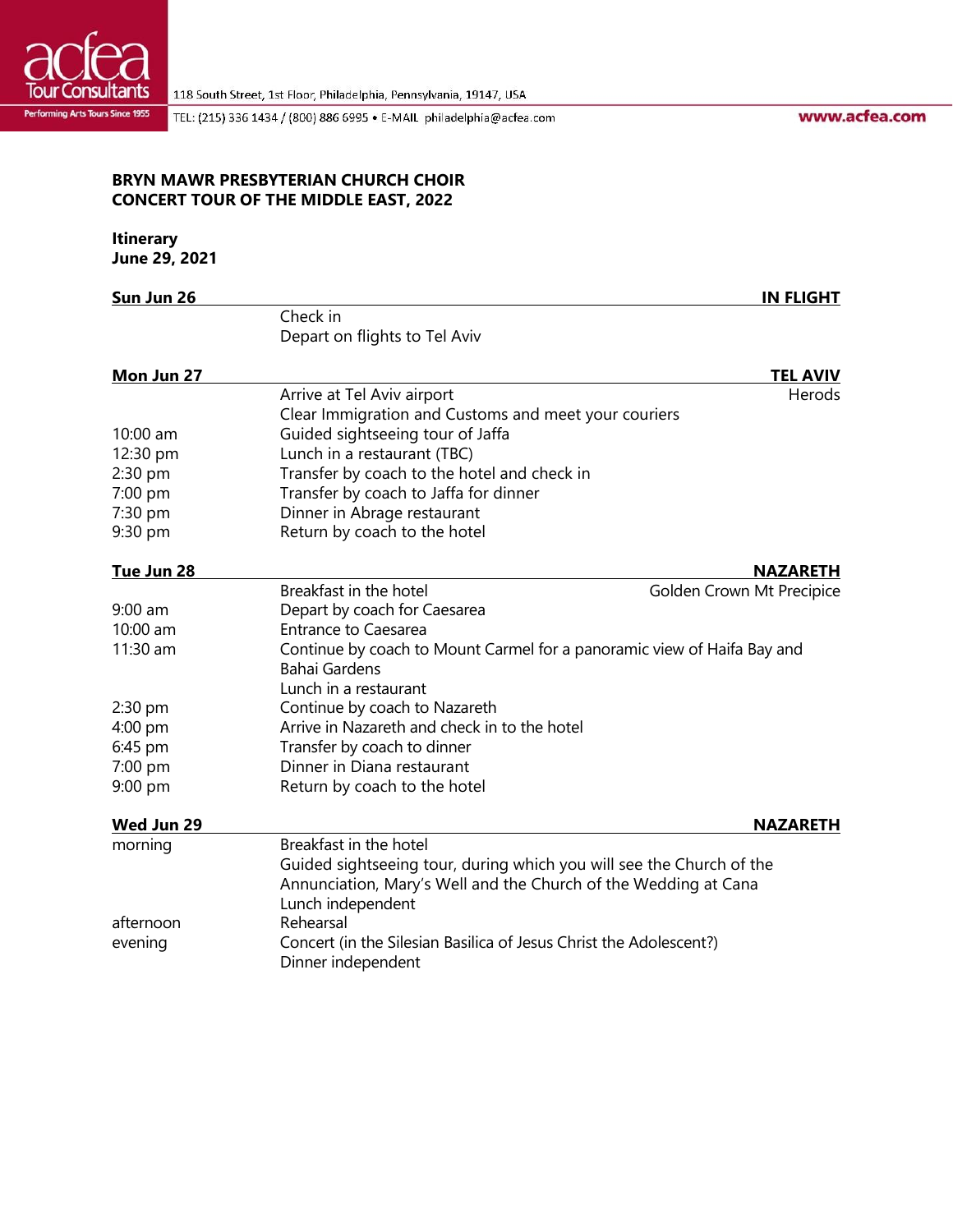| Thu Jun 30 | <b>JERUSALEM</b>                                                                                                                                                                                                                                                                         |  |
|------------|------------------------------------------------------------------------------------------------------------------------------------------------------------------------------------------------------------------------------------------------------------------------------------------|--|
| morning    | Prima Kings<br>Breakfast in the hotel<br>Excursion by coach to the Sea of Galilee (c. 1 hr), including Capernaum (entrance<br>included), Tabgha and the Church of the Multiplication, the Mount of Beatitudes<br>and a boat ride on the Sea of Galilee<br>Lunch in St Peter's restaurant |  |
| afternoon  | Depart by coach for Jerusalem (c. 3 hrs)<br>Arrive in Jerusalem and check in to the hotel                                                                                                                                                                                                |  |
| evening    | Dinner independent                                                                                                                                                                                                                                                                       |  |
| Fri Jul 1  | <b>JERUSALEM</b>                                                                                                                                                                                                                                                                         |  |
| morning    | Breakfast in the hotel<br>Excursion by coach to Bethlehem and the Church of the Nativity<br>Lunch independent                                                                                                                                                                            |  |
| 2:00 pm    | Rehearsal                                                                                                                                                                                                                                                                                |  |
| 3:00 pm    | Exchange, workshop and joint rehearsal (with Amwaj Youth Choir?)                                                                                                                                                                                                                         |  |
| 6:00 pm    | Joint concert (with Amwaj Youth Choir in Bethlehem Convention Palace?)<br>Dinner independent<br>Return by coach to Jerusalem                                                                                                                                                             |  |
| Sat Jul 2  | <b>JERUSALEM</b>                                                                                                                                                                                                                                                                         |  |
| morning    | Breakfast in the hotel<br>Exchange and workshop (with the Magnificat Institute?)<br>Lunch independent                                                                                                                                                                                    |  |
| afternoon  | Joint rehearsal                                                                                                                                                                                                                                                                          |  |
| evening    | Joint concert (with the Magnificat Institute in St Saviour's Franciscan Church?)<br>Dinner independent                                                                                                                                                                                   |  |
| Sun Jul 3  | <b>JERUSALEM</b>                                                                                                                                                                                                                                                                         |  |
| morning    | Breakfast in the hotel<br>Mass participation (in St Ann's Church?)<br>Lunch independent                                                                                                                                                                                                  |  |
| afternoon  | Guided sightseeing tour, during which you will see the Mount of Olives, the<br>Garden of Gethsemane, the Western Wall, the Via Dolorosa, Mount Zion, King<br>David's Tomb and the Upper Room                                                                                             |  |
| evening    | Dinner independent                                                                                                                                                                                                                                                                       |  |
| Mon Jul 4  | <b>EIN GEDI</b>                                                                                                                                                                                                                                                                          |  |
|            | Breakfast in the hotel<br>Ein Gedi Hotel                                                                                                                                                                                                                                                 |  |
| $9:00$ am  | <b>Entrance to Yad Vashem</b>                                                                                                                                                                                                                                                            |  |
| 12:00 noon | Lunch independent                                                                                                                                                                                                                                                                        |  |
| $1:00$ pm  | Depart by coach for Ein Gedi                                                                                                                                                                                                                                                             |  |
| 3:00 pm    | Arrive in Ein Gedi and check in to the hotel<br>At leisure to float in the Dead Sea (1,388 feet below sea level)                                                                                                                                                                         |  |
| evening    | Dinner in the hotel                                                                                                                                                                                                                                                                      |  |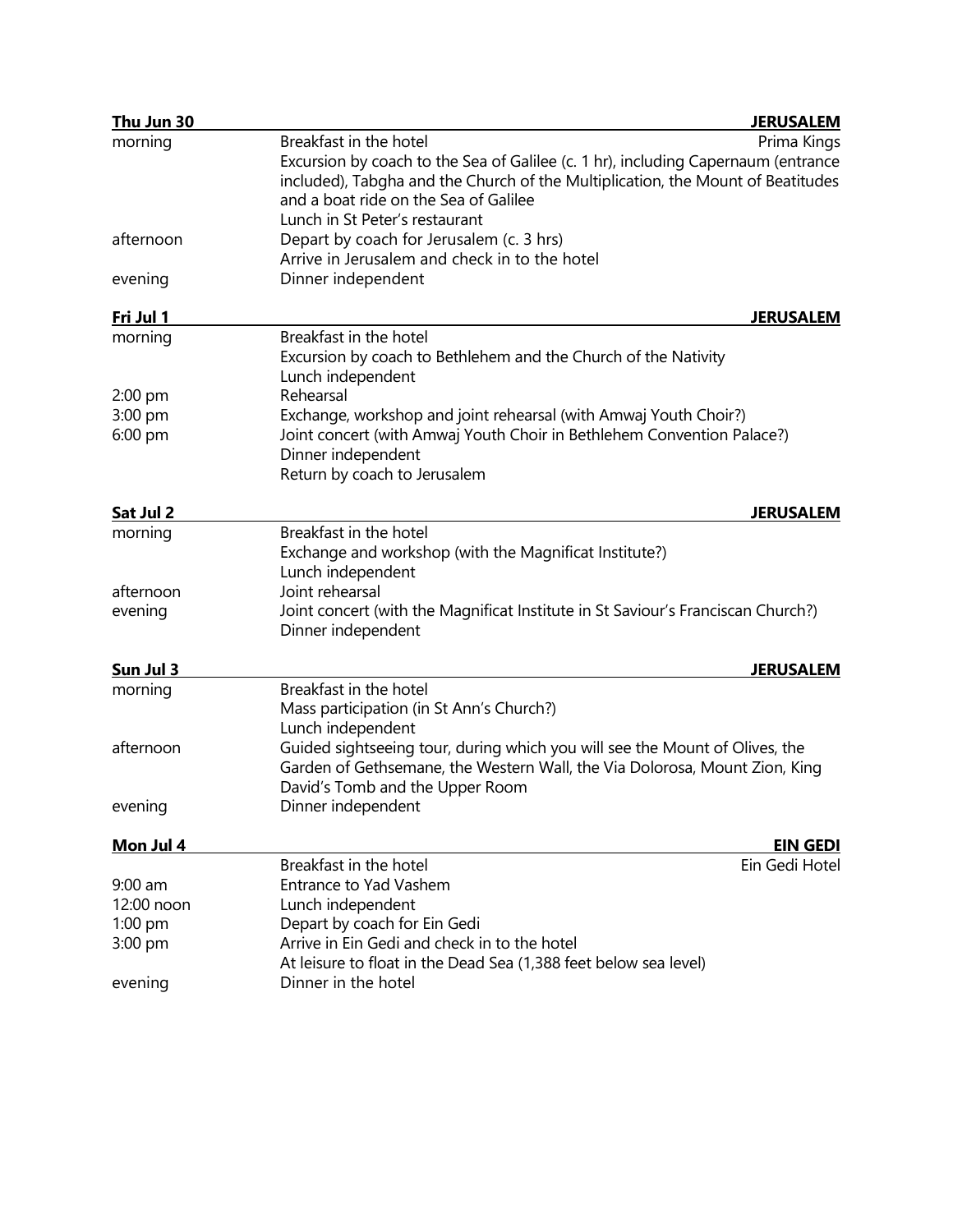| Tue Jul 5  |                                                                                                        | <b>PETRA</b>      |
|------------|--------------------------------------------------------------------------------------------------------|-------------------|
| morning    | Breakfast in the hotel<br>Excursion by coach to Masada to ascend the mountaintop plateau by cable car  | Petra Guest House |
|            | (entrance included)                                                                                    |                   |
|            | Depart by coach for the Allenby Bridge border crossing (c. 75 mins)                                    |                   |
|            | Clear Immigration and Customs                                                                          |                   |
|            | Continue by coach to Petra (c. 4 hrs)                                                                  |                   |
|            | Lunch in a restaurant en route                                                                         |                   |
| afternoon  | Arrive in Petra and check in to the hotel                                                              |                   |
| evening    | Dinner in the hotel                                                                                    |                   |
| Wed Jul 6  |                                                                                                        | <b>PETRA</b>      |
| morning    | Breakfast in the hotel                                                                                 |                   |
|            | <b>Entrance to Petra</b>                                                                               |                   |
|            | Lunch independent                                                                                      |                   |
| afternoon  | Optional excursion to the Wadi Rum, including dinner (TBC)                                             |                   |
| evening    | Dinner independent                                                                                     |                   |
| Thu Jul 7  |                                                                                                        | <b>AMMAN</b>      |
|            | Breakfast in the hotel<br>Amman International Hotel                                                    |                   |
| $9:00$ am  | Depart by coach for Amman                                                                              |                   |
| 12:00 noon | Lunch independent on arrival                                                                           |                   |
| 2:00 pm    | Guided sightseeing tour, including entrances to the Citadel to see Umayyad                             |                   |
|            | Palace, the Temple of Hercules and the National Archaeological Museum, and                             |                   |
|            | the Roman Theatre and Jordan Folklore Museum                                                           |                   |
| 5:00 pm    | Check in to the hotel                                                                                  |                   |
|            | Dinner independent                                                                                     |                   |
| Fri Jul 8  |                                                                                                        | <b>AMMAN</b>      |
| morning    | Breakfast in the hotel                                                                                 |                   |
|            | Exchange and workshop (with Mosaica?)                                                                  |                   |
|            | Lunch independent                                                                                      |                   |
| afternoon  | Joint rehearsal                                                                                        |                   |
| evening    | Joint benefit concert (with Mosaica in the Ahilyyah School for Girls?)<br>Farewell dinner in the hotel |                   |
|            |                                                                                                        |                   |
| Sat Jul 9  |                                                                                                        | HOME              |
|            | Transfer by coach to the airport and check in                                                          |                   |
|            | Depart on flights to New York or Philadelphia                                                          |                   |
|            | NB: driving times are estimates, based on normal road conditions,                                      |                   |

*and do not include allowances for meal or rest stops*